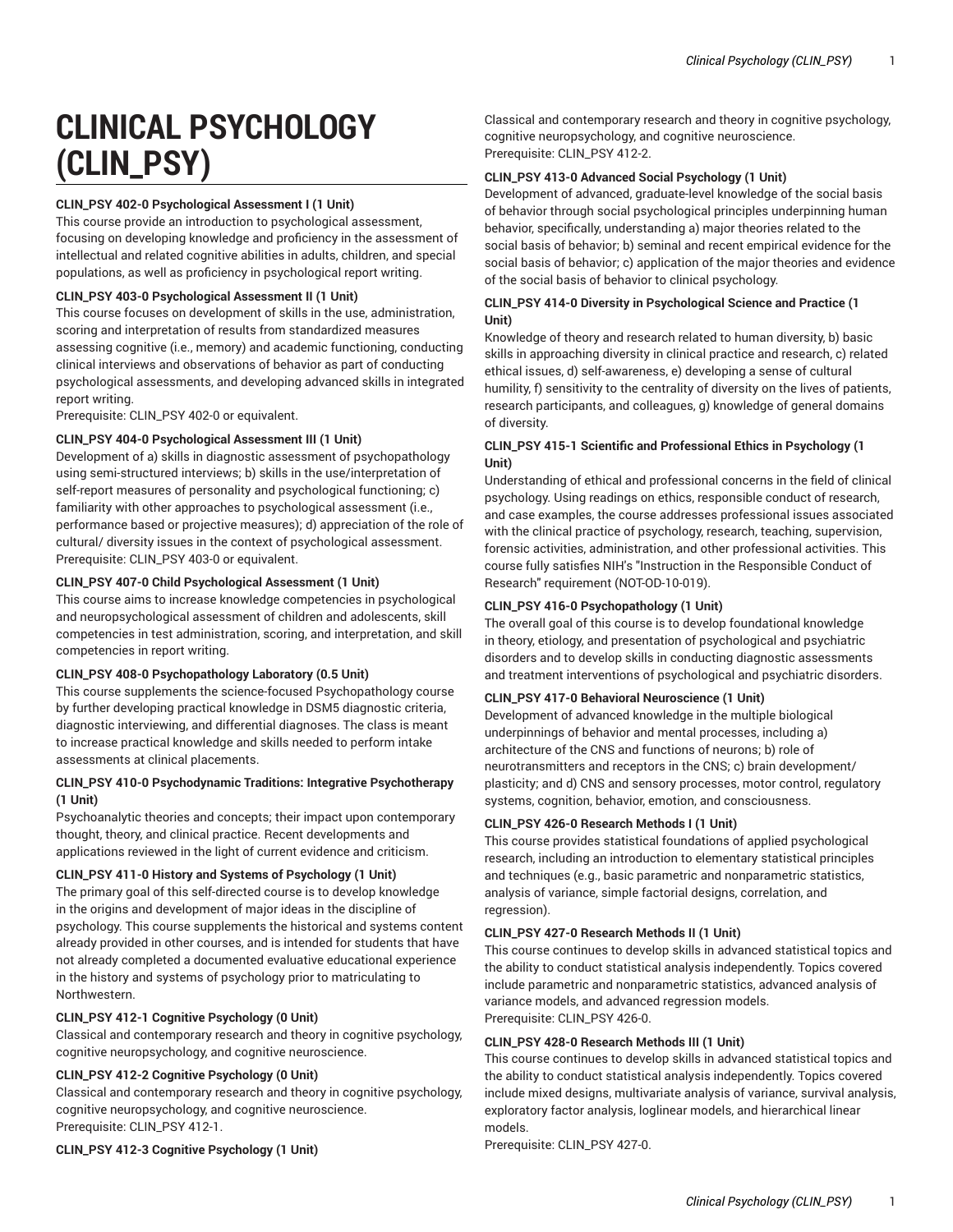# **CLIN\_PSY 429-0 Advanced Research Methodology (1 Unit)**

An examination of validity, measurement, experimental design, sampling, data management and meta-analysis. Students design their own research proposals.

#### **CLIN\_PSY 432-0 Family Therapy (1 Unit)**

Understanding of the historical roots of family therapy and its evolution toward evidence-based practice. Through live supervision, this course is designed to not only increase knowledge of family therapy, but also develop skills in understanding family-based transactional processes, family-based mechanisms of change, and comfort with Integrative Module-based Family Therapy.

#### **CLIN\_PSY 441-0 Introduction to Psychotherapy (1 Unit)**

Introduction to the major theories of psychotherapeutic action and change, including basic psychotherapy skills common across approaches as well as those specific to each theoretical perspective, as well as development of awareness of cultural diversity, contextual factors, and individual differences in psychotherapy.

# **CLIN\_PSY 442-0 Sexual Disorders and Couple Therapy (1 Unit)**

This course develops knowledge and skills in the assessment and treatment of sexual disorders and in the treatment of relationship dysfunction through couple therapy. Sexual disorders to be covered will include gender disorders, problematic sexual behavior, sexual dysfunctions and professional sexual misconduct. The predominant approaches to couple therapy will be examined.

#### **CLIN\_PSY 443-0 Advanced Psychotherapy (1 Unit)**

This course further develops knowledge and skill competencies in various psychotherapy models, providing a theoretical background for the model, model-specific case formulation, common interventions used within the model, and presentation of case studies illustrating each model. Prerequisite: CLIN\_PSY 441-0.

#### **CLIN\_PSY 444-0 Cognitive-Behavior Therapies (1 Unit)**

This course develops an understanding of the theoretical underpinnings of cognitive-behavior therapy, cognitive-behavioral case formulation, practical aspects of key cognitive-behavioral techniques across disorders, flexible application of cognitive behavioral therapy to complex and/or unique problems in various contexts and settings.

# **CLIN\_PSY 445-0 Cognitive and Behavioral Treatments for Depression (0.5 Unit)**

The goal of this seminar is to synthesize theory, skills, and experience in Behavioral Activation and Cognitive Therapy for depression to strengthen your adherence and competency. Weekly lectures include didactics, rehearsal, demonstrations, and experiential exercises.

# **CLIN\_PSY 446-0 Acceptance and Commitment Therapy (1 Unit)**

This course develops foundational knowledge in the research, theory, and practice of Acceptance and Commitment Therapy. Prerequisite: CLIN\_PSY 441-0.

#### **CLIN\_PSY 447-0 Dialectical Behavior Therapy (1 Unit)**

This course is designed to develop foundational knowledge in the research, theory, and practice of Dialectical Behavior Therapy (DBT).

#### **CLIN\_PSY 448-0 Positive Psychology in Clinical Practice (1 Unit)** This course is designed to develop foundational knowledge in the

research, theory, and practice of Positive Psychology.

# **CLIN\_PSY 450-0 Cognitive Psychology Seminar (0.25 Unit)**

This course develops knowledge of and familiarity with the latest research in the field of Cognitive Psychology through readings, presentations, and discussion. The secondary purpose of this course is to develop skills in oral presentation and applying recent research in the field of Cognitive Psychology to future research, grant development, and clinical assessment and treatment.

#### **CLIN\_PSY 451-0 Diversity in Psychology Seminar (0.25 Unit)**

This course develops knowledge of and familiarity with the latest research related to Diversity in Psychological Science and Practice through readings, presentations, and discussion. The secondary purpose of this course is to develop skills in oral presentation and applying recent research in the field of Diversity to future research, grant development, and clinical assessment and treatment.

#### **CLIN\_PSY 452-0 Social Psychology Seminar (0.25 Unit)**

This course develops knowledge of and familiarity with the latest research in the field of Social Psychology through readings, presentations, and discussion. The secondary purpose of this course is to develop skills in oral presentation and applying recent research in the field of Social Psychology to future research, grant development, and clinical assessment and treatment.

# **CLIN\_PSY 462-0 Child and Adolescent Psychotherapy (1 Unit)**

This course examines how cognitive and behavioral models can be used in conceptualizing and treating behavioral and emotional disorders among youth. Evidence for the efficacy and effectiveness of alternative interventions, as well as clinical issues related to the practice of CBT with children, adolescents, and families are reviewed.

# **CLIN\_PSY 466-0 Child Psychopathology (1 Unit)**

Psychopathologies of childhood, emphasizing behavior and emotional disorders, conduct disorders, the psychoses of childhood, children's physical handicaps, chronic health disorders, mental retardation, learning disabilities and hyperactivity, transient situational disorders, and special symptom disorders.

#### **CLIN\_PSY 471-0 Principles of Neuroimaging (1 Unit)**

This course provides graduate-level exposure to: the physical, biological, and neuroscience basis of neuroimaging, the technologies of in vivo neuroimaging, the application of these technologies to understanding questions in neuroscience, and an introduction to the design and analysis of neuroimaging experiments.

#### **CLIN\_PSY 472-0 Brain & Behavior: Introduction to Neuropsychology (1 Unit)**

This course introduces students to the field of clinical neuropsychology, reviewing its history and examining the classical clinical conditions that laid the foundations for modern day neuropsychology and cognitive neuroscience. Key clinical syndromes (e.g., aphasia, apraxia, agnosia, amnesia, frontal/executive disorders) and mechanisms of disease (stroke, trauma, neurodegenerative disease) are reviewed with emphasis on clinically relevant features.

#### **CLIN\_PSY 473-0 Behavioral Neuroanatomy (1 Unit)**

This course familiarizes students with the structure and function of the human central nervous system in an effort to establish clinical relevance. The course aims to develop knowledge of the location and function of key human brain regions known to support cognition and behavior, as well as understanding of how lesions or disruption to these regions produce certain neurobehavioral syndromes.

# **CLIN\_PSY 474-1 Behavioral Neurology (0 Unit)**

Overview of the characteristic signs, symptoms, and presentation of various neurologic and neuropsychiatric syndromes evaluated in a behavioral neurology setting and their underlying neuroanatomical and functional mechanisms.

#### **CLIN\_PSY 474-2 Behavioral Neurology (0 Unit)**

Overview of the characteristic signs, symptoms, and presentation of various neurologic and neuropsychiatric syndromes evaluated in a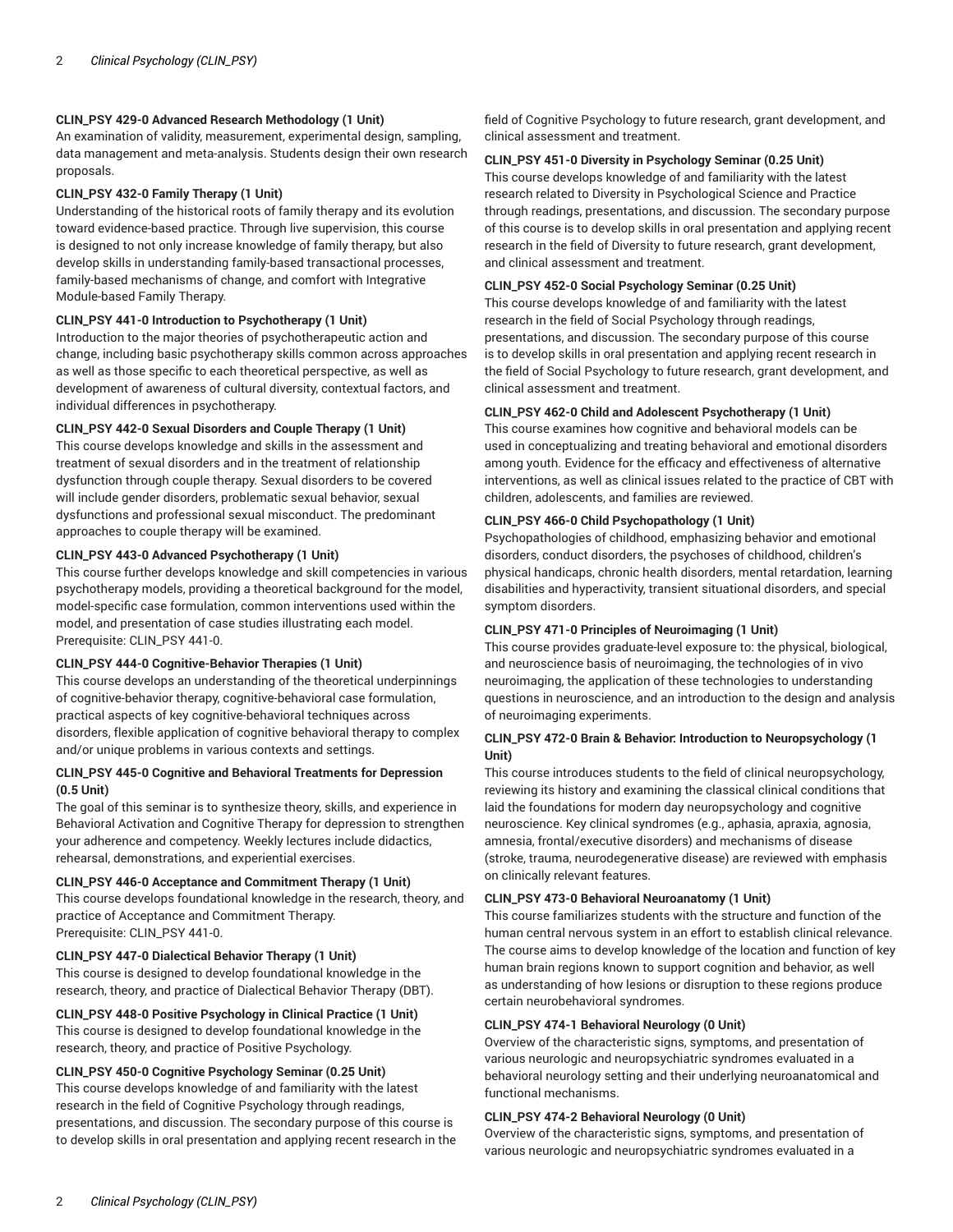behavioral neurology setting and their underlying neuroanatomical and functional mechanisms.

Prerequisite: CLIN\_PSY 474-1.

# **CLIN\_PSY 474-3 Behavioral Neurology (1 Unit)**

Overview of the characteristic signs, symptoms, and presentation of various neurologic and neuropsychiatric syndromes evaluated in a behavioral neurology setting and their underlying neuroanatomical and functional mechanisms.

Prerequisite: CLIN\_PSY 474-2.

#### **CLIN\_PSY 475-0 Neuropsychological Assessment (1 Unit)**

This course provides a hands-on introduction to the practice of neuropsychological assessment. The course aims to provide a theoretical understanding of neuropsychological assessment theory, and for students to achieve basic competence in the administration, scoring, and interpretation of common neuropsychological assessment instruments. Prerequisites: CLIN\_PSY 402-0; CLIN\_PSY 403-0; CLIN\_PSY 404-0.

#### **CLIN\_PSY 476-0 Health Psychology (1 Unit)**

This course provides an understanding of the application of psychological practices to common medical conditions, including knowledge of theory and research related to behavioral medicine, awareness of the training, professional and ethical issues related to behavioral medicine, the scientific, theoretical, empirical, and contextual bases of behavioral medicine interventions, and the role of evidencebased practice in behavioral medicine.

#### **CLIN\_PSY 477-0 Motivation and Self-Control in Health Behavior (1 Unit)**

This course provides an overview of current motivational theories of impulse control and self-regulation, and how to apply these concepts in psychotherapy and medical adherence counseling. Although this course review the history of the study of motivation, the primary focus is on current conceptions and their relevance for the clinical setting, particularly in health psychology.

#### **CLIN\_PSY 478-0 Primary Care Psychology (0.5 Unit)**

This course examines the role of clinical health psychology in primary care medicine, including understanding of primary care as the "front line" for the mental and physical health needs of patients, the scientific, theoretical, empirical, and contextual bases of primary care psychology, the training, professional, and ethical issues related to primary care psychology, and techniques often used in primary care.

#### **CLIN\_PSY 481-0 Psychopharmacology (1 Unit)**

Development of knowledge and familiarity with psychopharmacology and common psychopharmacologic agents used in the treatment of psychiatric disorders.

#### **CLIN\_PSY 482-0 Mental Health Policy (1 Unit)**

This course provides an overview of mental health policy in the United States, covering the history of mental health policymaking, recent policy changes, and implications for the mental health research, service, and the US population. Principles of mental health recovery, financing and management of healthcare systems, and implications for future system reform will also be addressed.

#### **CLIN\_PSY 483-0 Forensic Neuropsychology and Psychology (1 Unit)**

This course provides a foundation of knowledge in the interaction of the legal system with neuropsychology and psychology. Student will develop knowledge and skill competencies in the legal system, case law, admissibility of evidence, mental health law, neuropsychology of violence and aggression, neurocriminology, malingering, antisocial behavior and psychopathy, competency assessment, capital sentencing, juvenile justice system, juvenile evaluations, forensic assessment of sex offenders and dangerousness.

# **CLIN\_PSY 487-0 Life-Span Developmental Psychology (1 Unit)**

This course examines psychological development across the lifespan, including biological, cognitive, social, and emotional development, with particular attention to environmental and cultural influences. Specific aims include an overview of major theories of development, and synthesizing of development research across multiple domains.

# **CLIN\_PSY 490-1 Professional Development in Clinical Psychology (0 Unit)**

This course orients students to the MA program, matches students with available mentors/labs, and introduces students to career options in academic clinical psychology. It refines MA students' interests in academic clinical psychology and helps them prepare for the next steps in their careers.

# **CLIN\_PSY 490-2 Professional Development in Clinical Psychology (0 Unit)**

This course orients students to the MA program, matches students with available mentors/labs, and introduces students to career options in academic clinical psychology. It refines MA students' interests in academic clinical psychology and helps them prepare for the next steps in their careers.

Prerequisite: CLIN\_PSY 490-1.

#### **CLIN\_PSY 490-3 Professional Development in Clinical Psychology (0 Unit)**

This course orients students to the MA program, matches students with available mentors/labs, and introduces students to career options in academic clinical psychology. It refines MA students' interests in academic clinical psychology and helps them prepare for the next steps in their careers.

Prerequisite: CLIN\_PSY 490-2.

#### **CLIN\_PSY 490-4 Professional Development in Clinical Psychology (1 Unit)**

This course orients students to the MA program, matches students with available mentors/labs, and introduces students to career options in academic clinical psychology. It refines MA students' interests in academic clinical psychology and helps them prepare for the next steps in their careers.

Prerequisites: CLIN\_PSY 490-3.

#### **CLIN\_PSY 498-0 Special Topics in Clinical Psychology (1 Unit)** New course possibilities not yet offered regularly and seminar offerings by visiting faculty in their areas of special interest and expertise.

**CLIN\_PSY 498-1 Special Topics in Clinical Psychology (1 Unit)**

**CLIN\_PSY 498-2 Special Topics in Clinical Psychology (1 Unit)**

**CLIN\_PSY 498-3 Special Topics in Clinical Psychology (1 Unit)**

**CLIN\_PSY 498-4 Special Topics in Clinical Psychology (1 Unit)**

**CLIN\_PSY 499-0 Independent Study (1 Unit)** 

Permission of instructor and department required. May be repeated for credit.

#### **CLIN\_PSY 523-0 Practicum (1 Unit)**

Diagnostic evaluation, clinical assessment, and psychotherapy experiences with hospitalized and clinic populations of various ages and problems. May be repeated for credit.

#### **CLIN\_PSY 526-0 Interprofessional Education Seminar (1 Unit)**

This course is designed to introduce supervision, consultation, and interprofessional/interdisciplinary skills in a seminar format.

**CLIN\_PSY 550-0 APA-Accredited Internship (Full-Time, 1-year) (0 Unit)** Clinical Internship requirement completed at an APA-accredited internship site, full-time for 1 year.